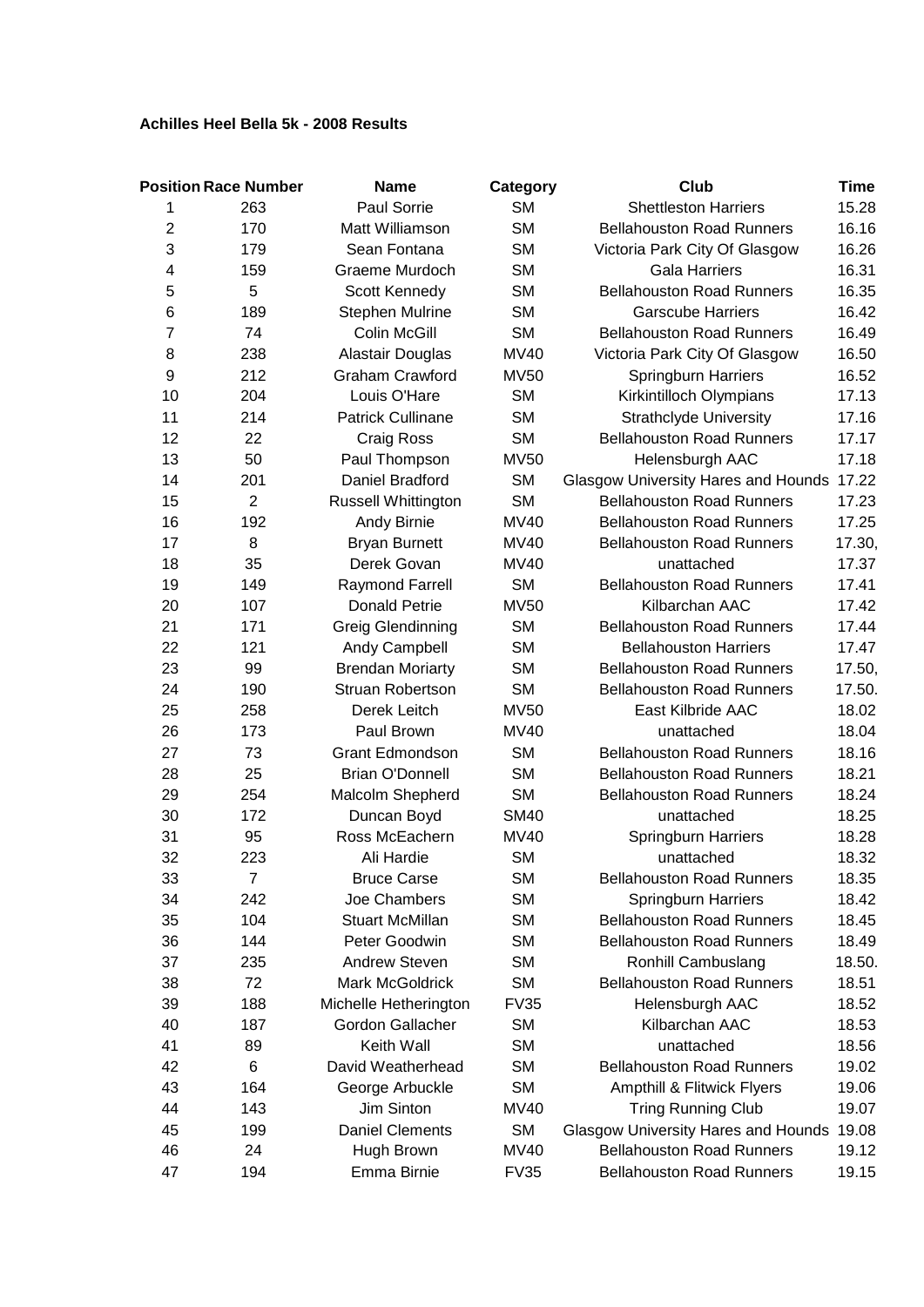| 48 | 231            | <b>Scott Hunter</b>        | <b>SM</b>   | <b>Ronhill Cambuslang</b>                  | 19.15  |
|----|----------------|----------------------------|-------------|--------------------------------------------|--------|
| 49 | 200            | <b>Christopher Heaps</b>   | <b>SM</b>   | <b>Glasgow University Hares and Hounds</b> | 19.22  |
| 50 | 252            | Donna Finlayson            | <b>SF</b>   | Victoria Park City Of Glasgow              | 19.29  |
| 51 | 177            | Gordon Gray                | <b>SM</b>   | unattached                                 | 19.30. |
| 52 | 152            | Alan Forsyth               | <b>SM</b>   | <b>Kelvin Runners</b>                      | 19.33  |
| 53 | 243            | <b>Brian Douglas</b>       | <b>SM</b>   | <b>Bellahouston Harriers</b>               | 19.34  |
| 54 | 168            | Amanda Wilson              | <b>SF</b>   | <b>Bellahouston Road Runners</b>           | 19.35  |
| 55 | 207            | Kenny McNamee              | <b>SM</b>   | East Kilbride AAC                          | 19.36  |
| 56 | 228            | John Murray                | <b>SM</b>   | <b>Garscube Harriers</b>                   | 19.37  |
| 57 | 224            | John Graham                | <b>MV50</b> | <b>HELP</b>                                | 19.40. |
| 58 | 14             | Ian Cockburn               | <b>MV40</b> | unattached                                 | 19.41  |
| 59 | 236            | <b>Anthony Quinn</b>       | <b>MV50</b> | <b>Bellahouston Harriers</b>               | 19.44  |
| 60 | $\overline{4}$ | <b>Andrew Macdonald</b>    | <b>SM</b>   | <b>Bellahouston Road Runners</b>           | 19.45  |
| 61 | 146            | Gordon Kerr                | <b>MV40</b> | <b>Bellahouston Road Runners</b>           | 19.46  |
| 62 | 145            | <b>Tony Cairns</b>         | <b>MV40</b> | <b>Bellahouston Road Runners</b>           | 19.50. |
| 63 | 255            | <b>Christopher Kilshaw</b> | <b>SM</b>   | <b>Garscube Harriers</b>                   | 19.51  |
| 64 | 41             | Aidan Robson               | <b>SM</b>   | <b>Glasgow University Hares and Hounds</b> | 19.52  |
| 65 | 75             | <b>Stewart Robertson</b>   | <b>SM</b>   | <b>Bellahouston Road Runners</b>           | 19.53  |
| 66 | 220            | Cara Sloss                 | <b>SF</b>   | Kilbarchan AAC                             | 19.54  |
| 67 | 183            | Sarah Dowling              | <b>FV35</b> | <b>Bellahouston Road Runners</b>           | 19.56  |
| 68 | 151            | Pam McKay                  | <b>FV45</b> | <b>Broomhill Sports Club</b>               | 19.57  |
| 69 | 10             | Shona Donnelly             | <b>FV35</b> | <b>Bellahouston Road Runners</b>           | 19.58  |
| 70 | 248            | Andrew Clugston            | <b>SM</b>   | Kilbarchan AAC                             | 19.58  |
| 71 | 3              | <b>Alistair Kell</b>       | <b>SM</b>   | <b>Bellahouston Road Runners</b>           | 19.59  |
| 72 | 198            | Colin Simpson              | <b>SM</b>   | <b>Bellahouston Road Runners</b>           | 20.00. |
| 73 | 119            | Jonathan Slow              | <b>MV40</b> | <b>Bellahouston Road Runners</b>           | 20.01  |
| 74 | 221            | Lynsey Curran              | <b>SF</b>   | Kilbarchan AAC                             | 20.02  |
| 75 | 134            | Robert McLachlan           | <b>MV50</b> | Kirkintilloch Olympians                    | 20.03  |
| 76 | 137            | Mark Paterson              | <b>SM</b>   | <b>Bellahouston Harriers</b>               | 20.06  |
| 77 | 156            | Debbie Ferns               | <b>SF</b>   | <b>Bellahouston Road Runners</b>           | 20.13  |
| 78 | 28             | Andrew Rooney              | <b>MV40</b> | <b>Bellahouston Road Runners</b>           | 20.15  |
| 79 | 126            | Lee Jenkins                | <b>SM</b>   | <b>Bellahouston Road Runners</b>           | 20.15  |
| 80 | 114            | <b>Harald Bartz</b>        | <b>MV40</b> | <b>Kilmarnock Harriers</b>                 | 20.16  |
| 81 | 215            | Donald Kennedy             | SМ          | Kilbarchan AAC                             | 20.20. |
| 82 | 262            | <b>Stuart Comrie</b>       | <b>SM</b>   | unattached                                 | 20.21  |
| 83 | 98             | <b>Stuart Mathieson</b>    | <b>SM</b>   | <b>Bellahouston Road Runners</b>           | 20.25  |
| 84 | 163            | Emma Machie                | <b>SF</b>   | <b>Kilmarnock Harriers</b>                 | 20.26  |
| 85 | 237            | <b>Nick Forrester</b>      | <b>SM</b>   | unattached                                 | 20.27  |
| 86 | 13             | Alan Fitzsimmons           | <b>MV40</b> | Jogscotland                                | 20.28  |
| 87 | 103            | Jill O'Neil                | <b>SF</b>   | <b>Garscube Harriers</b>                   | 20.28  |
| 88 | 203            | Marian Kelly               | <b>SF</b>   | <b>Garscube Harriers</b>                   | 20.32  |
| 89 | 184            | Jim O'Hara                 | <b>SM</b>   | <b>Bellahouston Road Runners</b>           | 20.36  |
| 90 | 148            | Katherine Graham           | <b>FV35</b> | <b>Garscube Harriers</b>                   | 20.41  |
| 91 | 232            | <b>Brian Kelly</b>         | <b>SM</b>   | unattached                                 | 20.43  |
| 92 | 65             | Ian Goudie                 | <b>MV40</b> | <b>Bellahouston Road Runners</b>           | 20.51  |
| 93 | 217            | Jangbu Sherpa              | <b>MV40</b> | <b>Bellahouston Road Runners</b>           | 20.53  |
| 94 | 127            | Kevin Gough                | <b>MV40</b> | unattached                                 | 20.54  |
| 95 | 158            | Peter Carr                 | <b>MV40</b> | unattached                                 | 20.59  |
| 96 | 175            | Alan Dempster              | <b>SM</b>   | unattached                                 | 21.00. |
| 97 | 71             | Norman Boyle               | <b>MV50</b> | <b>Bellahouston Road Runners</b>           | 21.04  |
| 98 | 34             | <b>Michael Rowe</b>        | <b>MV40</b> | Ronhill Cambuslang                         | 21.12  |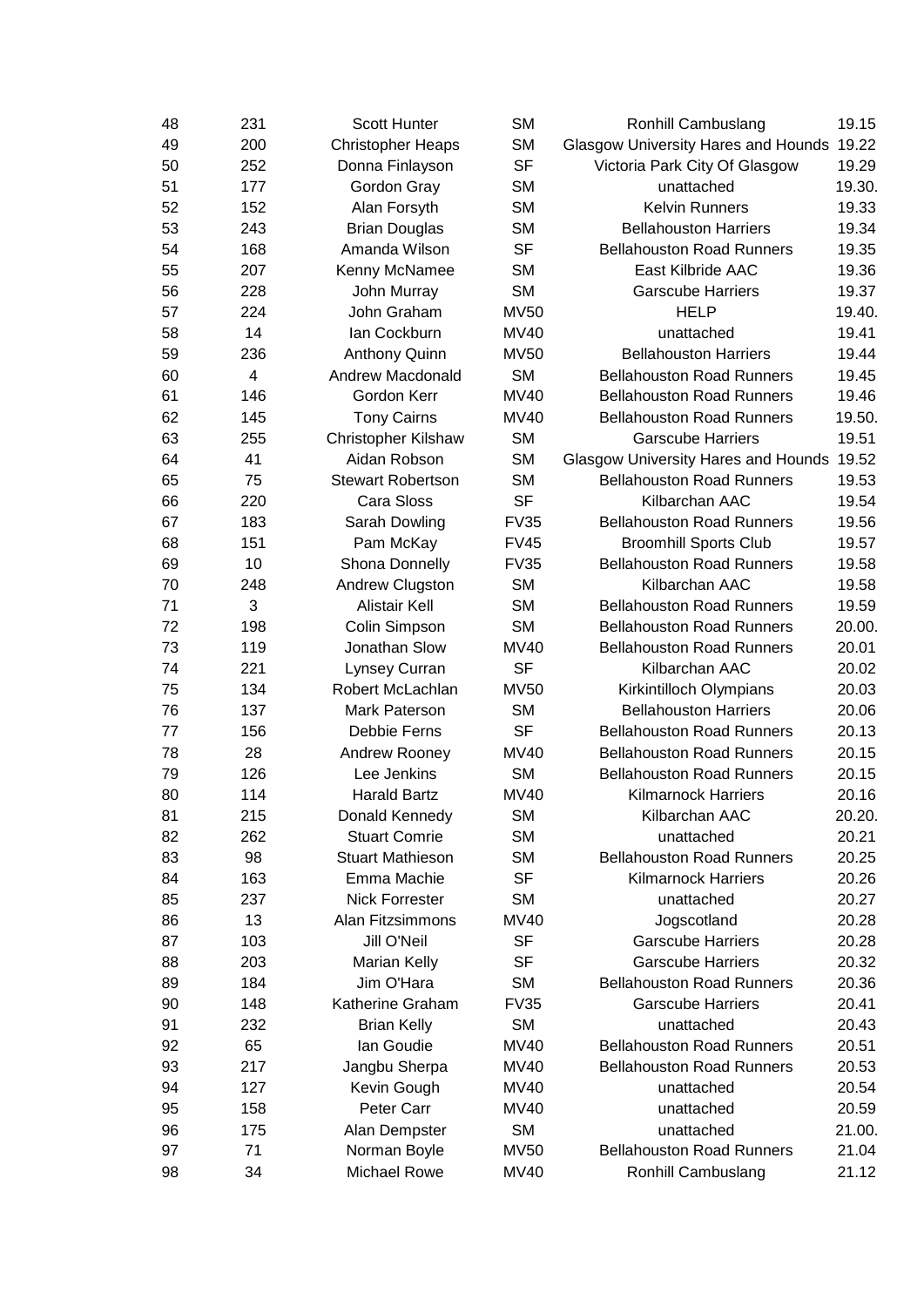|     | 62<br>Stephen Barclay                         | <b>MV40</b>                | unattached                       | 21.17  |
|-----|-----------------------------------------------|----------------------------|----------------------------------|--------|
|     | 138<br>Stephen Cullen                         | <b>MV50</b>                | <b>Garscube Harriers</b>         | 21.18  |
|     | 21<br>Louise Tarbet                           | <b>SF</b>                  | <b>Bellahouston Road Runners</b> | 21.19  |
|     | 222<br>Jim Macgregor                          | <b>MV50</b>                | Moray Road Runners               | 21.21  |
|     | 244<br>Vincenzo Galano                        | MV40                       | unattached                       | 21.30. |
|     | 79<br>Tom McMillan                            | <b>MV50</b>                | <b>Bellahouston Road Runners</b> | 21.32  |
|     | 12<br>Keith Gibb                              | <b>MV40</b>                | unattached                       | 21.37  |
|     | 78<br>Karlyn Forsyth                          | <b>SF</b>                  | <b>Bellahouston Road Runners</b> | 21.38  |
|     | 15<br>Stevie Lydon                            | <b>MV50</b>                | <b>Maryhill Harriers</b>         | 21.39  |
|     | 206<br>Graeme Aitken                          | <b>SM</b>                  | Jog Scotland                     | 21.40. |
|     | 38<br><b>Claire Purdie</b>                    | <b>FV35</b>                | Jogscotland                      | 21.41  |
|     | 111<br>David Cooney                           | <b>MV50</b>                | Ronhill Cambuslang               | 21.43  |
|     | 227<br>Nicola McAllister                      | <b>SF</b>                  | unattached                       | 21.50. |
|     | 49<br><b>Janet Fellowes</b>                   | <b>FV45</b>                | Helensburgh AAC                  | 21.54  |
|     | 218<br>Jim Milner                             | <b>MV50</b>                | <b>Maryhill Harriers</b>         | 22.03  |
|     | 139<br><b>Philip Arthur</b>                   | <b>SM</b>                  | unattached                       | 22.05  |
|     | 19<br>lain Boyce                              | <b>MV40</b>                | unattached                       | 22.06  |
|     | 77<br><b>Christopher Doak</b>                 | <b>SM</b>                  | <b>Bellahouston Road Runners</b> | 22.12  |
|     | 181<br>Jackie McGuire                         | <b>FV35</b>                | <b>Bellahouston Road Runners</b> | 22.26  |
| $9$ | Dougie MacGregor                              | <b>MV40</b>                | <b>Bellahouston Road Runners</b> | 22.43  |
|     | 211<br>Danielle Melville                      | <b>SF</b>                  | Ronhill Cambuslang               | 22.45  |
|     | 150<br>David Hepburn                          | <b>SM</b>                  | unattached                       | 22.48  |
|     | 167<br>Michael Smith                          | <b>SM</b>                  | <b>Bellahouston Road Runners</b> | 22.54  |
|     | 160<br><b>Caroline Brownlie</b>               | <b>FV35</b>                | <b>Springburn Harriers</b>       | 22.55  |
|     | 240<br>Stephen Boyce                          | <b>SM</b>                  | unattached                       | 22.57  |
|     | 197<br>Emma Simpson                           | <b>SF</b>                  | <b>Bellahouston Road Runners</b> | 22.58  |
|     | 88<br><b>Tony Hall</b>                        | <b>MV60</b>                | unattached                       | 23.10. |
|     | 247<br><b>Hugh McGinley</b>                   | <b>MV50</b>                | <b>Lomond Hill Runners AAC</b>   | 23.20. |
|     | 147<br>Crispin Walsh                          | <b>SM</b>                  | unattached                       | 23.25  |
|     | 259<br><b>Robert Connell</b>                  | <b>MV40</b>                | Kilbarchan AAC                   | 23.28  |
|     | 241<br>Jennifer King                          | <b>SF</b>                  | <b>Maryhill Harriers</b>         | 23.29  |
| 1   | Linda Kennedy                                 | <b>FV35</b>                | <b>Bellahouston Road Runners</b> | 23.30. |
|     | 213<br>Lorraine Fenton                        | <b>FV35</b>                | unattached                       | 23.30. |
|     | 81<br>Thomas Keenan                           | <b>MV40</b>                | unattached                       | 23.34  |
|     | 155<br>Rizwan Nazir                           | <b>SM</b>                  | unattached                       | 23.37  |
|     | 52<br>David Murchie                           | <b>MV70</b>                | Eastleigh R.C                    | 23.40. |
|     | 44<br>Maggie Darroch                          | <b>FV45</b>                | <b>Maryhill Harriers</b>         | 23.41  |
|     | 196<br><b>Andy Madill</b>                     | <b>SM</b>                  | <b>Bellahouston Road Runners</b> | 23.44  |
|     | Dan Maher<br>249                              | <b>MV40</b>                | unattached                       | 23.45  |
|     | 94<br>Kenneth Sutherland                      | <b>MV40</b>                | unattached                       | 23.46  |
|     | 54<br>Gillian Bain                            | <b>FV35</b>                | <b>Giffnock North</b>            | 23.51  |
|     | Jane Galt<br>193                              | <b>FV35</b>                | <b>Bellahouston Road Runners</b> | 23.54  |
|     | 100<br>Sean Timmons (Silverfox)               | <b>MV40</b>                | unattached                       | 23.58  |
|     | Alan Sinclair<br>157                          | <b>MV50</b>                | unattached                       | 24.01  |
|     | 239<br><b>Sharon Docherty</b>                 | <b>FV35</b>                | <b>Bellahouston Harriers</b>     | 24.12  |
|     |                                               |                            |                                  | 24.30. |
|     | <b>Tom Goicher</b><br>260                     | <b>SM</b>                  |                                  | 24.32  |
|     | 43<br>Paul Diver                              | <b>MV40</b>                | unattached                       | 24.33  |
|     | 208<br>Alistair McLeod                        | <b>MV50</b>                | unattached                       | 24.35  |
|     | 27                                            |                            | <b>Bellahouston Road Runners</b> | 24.36  |
|     | 39<br>Peter Dow                               | <b>MV50</b>                | unattached                       | 24.43  |
|     | 113<br><b>Stuart McClymont</b><br>Louise Gray | <b>MV40</b><br><b>FV35</b> | unattached<br>unattached         |        |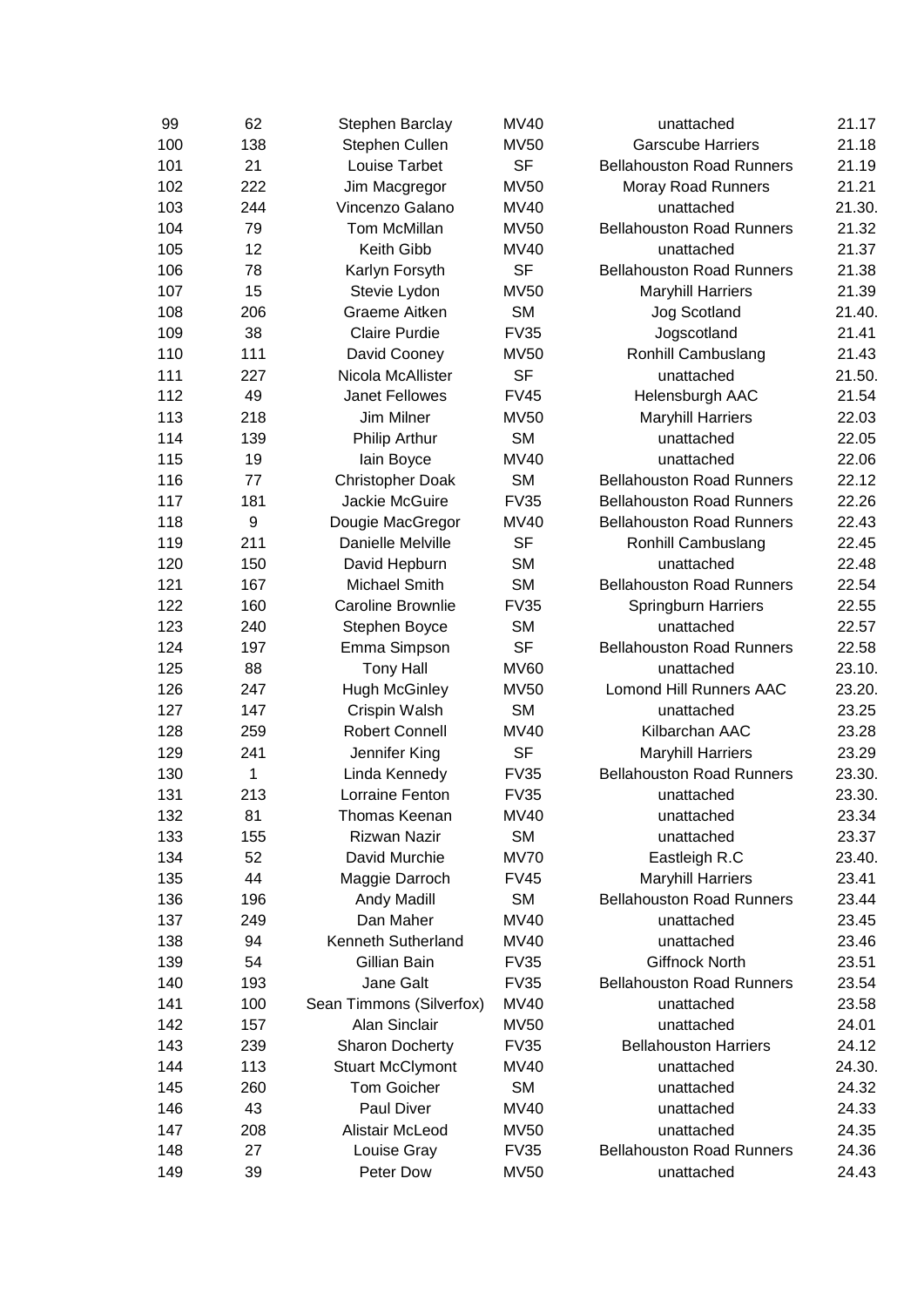| 150 | 135        | Peter Cunningham        | <b>MV50</b> | unattached                                | 24.55 |
|-----|------------|-------------------------|-------------|-------------------------------------------|-------|
| 151 | 116        | <b>Tom Ross</b>         | <b>MV60</b> | unattached                                | 25.06 |
| 152 | 33         | Sheina Gilmour          | <b>FV45</b> | <b>Maryhill Harriers</b>                  | 25.08 |
| 153 | 202        | Megan Bailey            | <b>SF</b>   | Glasgow University Hares and Hounds 25.17 |       |
| 154 | 245        | Joe Munro               | <b>SM</b>   | unattached                                | 25.21 |
| 155 | 97         | John Dorrans            | <b>MV40</b> | unattached                                | 25.25 |
| 156 | 225        | Pat Gunning             | <b>SM</b>   | unattached                                | 25.34 |
| 157 | 226        | Mercedes Richardson     | <b>FV35</b> | unattached                                | 25.35 |
| 158 | 230        | Colin Gray              | <b>SM</b>   | Clydesdale                                | 25.37 |
| 159 | 82         | <b>Margaret Peebles</b> | <b>FV35</b> | <b>Maryhill Harriers</b>                  | 25.43 |
| 160 | 66         | John Farr               | MV40        | unattached                                | 25.55 |
| 161 | 118        | Jonathan Hodge          | <b>SM</b>   | unattached                                | 25.57 |
| 162 | 261        | John Hutchinson         | <b>SM</b>   | Clydesdale                                | 25.59 |
| 163 | 125        | Paul Wyatt              | <b>SM</b>   | unattached                                | 26.10 |
| 164 | 83         | Sarah Walker            | <b>SF</b>   | unattached                                | 26.14 |
| 165 | 169        | Pamela MacMahon         | <b>SF</b>   | unattached                                | 26.20 |
| 166 | 124        | <b>Brian Herbison</b>   | <b>SM</b>   | unattached                                | 26.33 |
| 167 | 32         | Janie Hall              | <b>FV55</b> | Jogscotland                               | 26.35 |
| 168 | 112        | Anne McClymont          | <b>FV35</b> | unattached                                | 26.40 |
| 169 | 257        | Rosalind Wyllie         | <b>FV35</b> | unattached                                | 26.42 |
| 170 | 256        | Alison MacDonald        | <b>FV35</b> | unattached                                | 26.45 |
| 171 | 55         | Susan Steen             | <b>FV45</b> | Jogscotland                               | 26.48 |
| 172 | 246        | <b>Ronnie Stewart</b>   | <b>MV50</b> | unattached                                | 26.48 |
| 173 | 162        | Lucy Rangeley           | <b>SF</b>   | unattached                                | 26.49 |
| 174 | 128        | <b>Amber Park</b>       | <b>SF</b>   | unattached                                | 26.50 |
| 175 | 129        | Sandra Ord              | <b>FV35</b> | unattached                                | 27.08 |
| 176 | <b>TBC</b> | unknown Runner          |             |                                           | 27.10 |
| 177 | 80         | Carol Keenan            | <b>FV45</b> | Jogscotland                               | 27.25 |
| 178 | 142        | <b>Tracey Sinton</b>    | <b>FV35</b> | <b>Tring Running Club</b>                 | 27.35 |
| 179 | 85         | Lorraine Spence         | <b>FV45</b> | Jogging Buddies                           | 27.40 |
| 180 | 115        | Liz Pitcairn            | <b>FV45</b> | unattached                                | 27.44 |
| 181 | 105        | Angela Keane            | <b>FV35</b> | Women's Jogging Network                   | 27.47 |
| 182 | 63         | David Hay               | <b>MV50</b> | <b>Bellahouston Harriers</b>              | 27.58 |
| 183 | 96         | <b>Helen McInally</b>   | <b>FV45</b> | unattached                                | 28.01 |
| 184 | 106        | <b>Catherine Greig</b>  | <b>FV35</b> | unattached                                | 28.01 |
| 185 | 122        | David McInally          | <b>SM</b>   | unattached                                | 28.01 |
| 186 | 191        | <b>Scott Beattie</b>    | <b>SM</b>   | unattached                                | 28.04 |
| 187 | 216        | <b>William Downie</b>   | MV40        | <b>Garscube Harriers</b>                  | 28.12 |
| 188 | 56         | Lynn Reid               | <b>FV35</b> | unattached                                | 29.03 |
| 189 | 233        | Gayle Simmet            | <b>SF</b>   | unattached                                | 29.18 |
| 190 | 234        | Fiona Braham            | <b>SF</b>   | unattached                                | 29.18 |
| 191 | 40         | <b>Caroline Dow</b>     | <b>FV45</b> | unattached                                | 29.29 |
| 192 | 86         | Ann Marie Dowling       | <b>FV45</b> | Jogging Buddies                           | 29.31 |
| 193 | 253        | Ruth McConachie         | <b>SF</b>   | Womans Jogging Network                    | 29.51 |
| 194 | 102        | Julie Bennett           | <b>SF</b>   | unattached                                | 29.52 |
| 195 | 109        | Ronnie McCall           | <b>SM</b>   | unattached                                | 30.08 |
| 196 | 108        | Lynsey Hughes           | <b>SF</b>   | unattached                                | 30.10 |
| 197 | 110        | Suzanne Tyrrell         | <b>SF</b>   | unattached                                | 30.27 |
| 198 | 185        | <b>Ruth Phillips</b>    | <b>SF</b>   | unattached                                | 30.27 |
| 199 | 57         | Amanda Docherty         | <b>FV35</b> | unattached                                | 30.54 |
| 200 | 20         | Andrew Boyce            | <b>SM</b>   | unattached                                | 30.56 |
|     |            |                         |             |                                           |       |